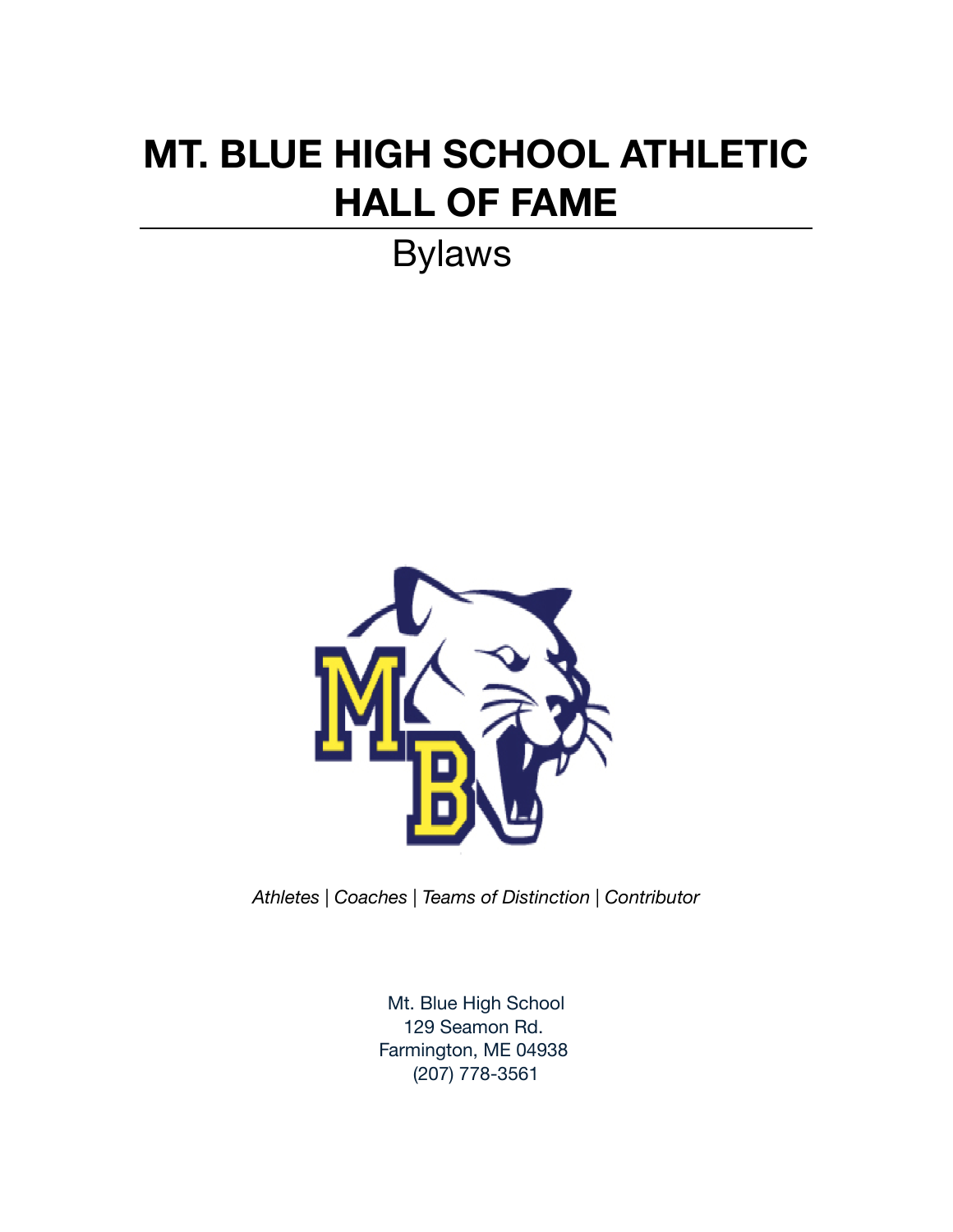# **Article I**

The name of this organization shall be the Mt. Blue High School Sports Hall of Fame, a program under the jurisdiction of RSU 9 - Mt. Blue Regional School District - in association with the All Sports Booster Club.

Article II will be the mission statement that guides the organization throughout the bylaw creation. This statement will need to match the mission statement of the school and fall within the district's long-term plan. This statement will be subject to change as noted above once full board creation is complete.

#### **Article II: Mission Statement**

The Mt. Blue High School Sports Hall of Fame has been organized as a way to honor the rich history and traditions associated with successful athletics at Mt. Blue High School (MBHS). In addition, the hall will be a means to recognize, preserve and honor individuals who have made significant impacts to the athletic programs throughout the district. The Sports Hall of Fame will celebrate athletic excellence as an essential educational component in the high school experience at Mt. Blue High School.

#### **Article III: Hall of Fame Selection Committee**

The selection committee will govern the Mt. Blue High School Sports Hall of Fame. The committee will have a minimum of seven (7) adults and one (1) student-athlete from the following categories. The committee will have a maximum number of 13 members. Potential members will be nominated by the chairperson for a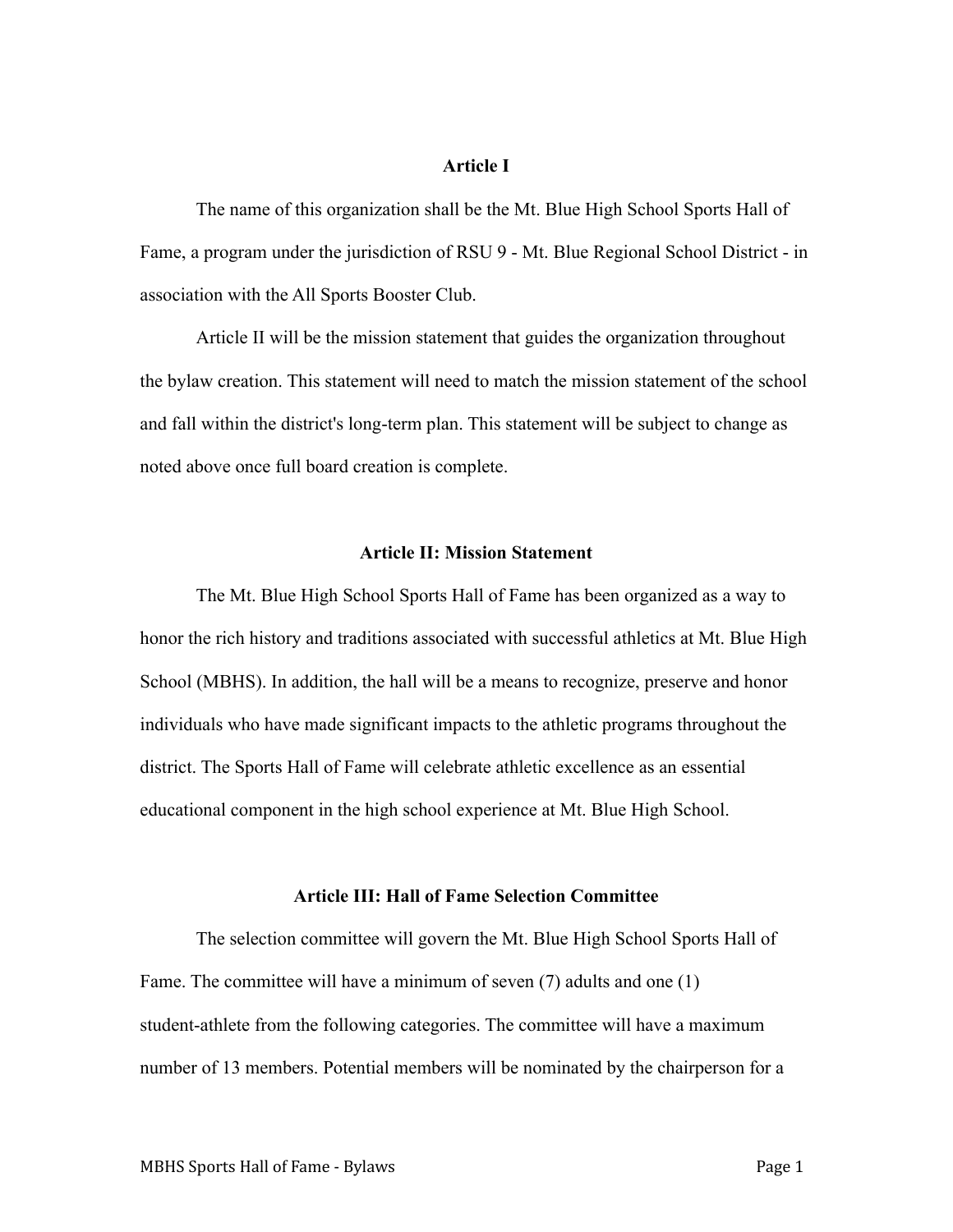two-year term. The RSU 9 school board will be notified of the selections before January

1<sup>st</sup>. All members are expected to attend meetings and must sign a confidentiality

agreement in accordance with RSU 9 Board Policy.

- 1. Athletic Director of Mt. Blue High School (Serve as Chairperson)
- 2. Current teacher/staff member at MBHS (minimum 1)
- 3. Current sports booster board member (minimum 1)
- 4. Current coach at MBHS (minimum 1)
- 5. Community members and/or alumni (minimum 4)
- 6. Current Student-athlete
- 7. Current sports booster executive board member
- 8.\*Superintendent of Schools, High School Principal.
- \*Denotes non-voting members

## **Article IV: Criteria for Nomination**

Athletes and teams can be selected from the following four (4) categories. A nominee must receive a minimum of 75% of member support for selection. Honors may be awarded posthumously.

## **Categories for Selection**

**Athlete:** An individual who has had distinguished athletic accomplishments while a student of Mt. Blue High School.

1. Must be 5 years removed from competition or deceased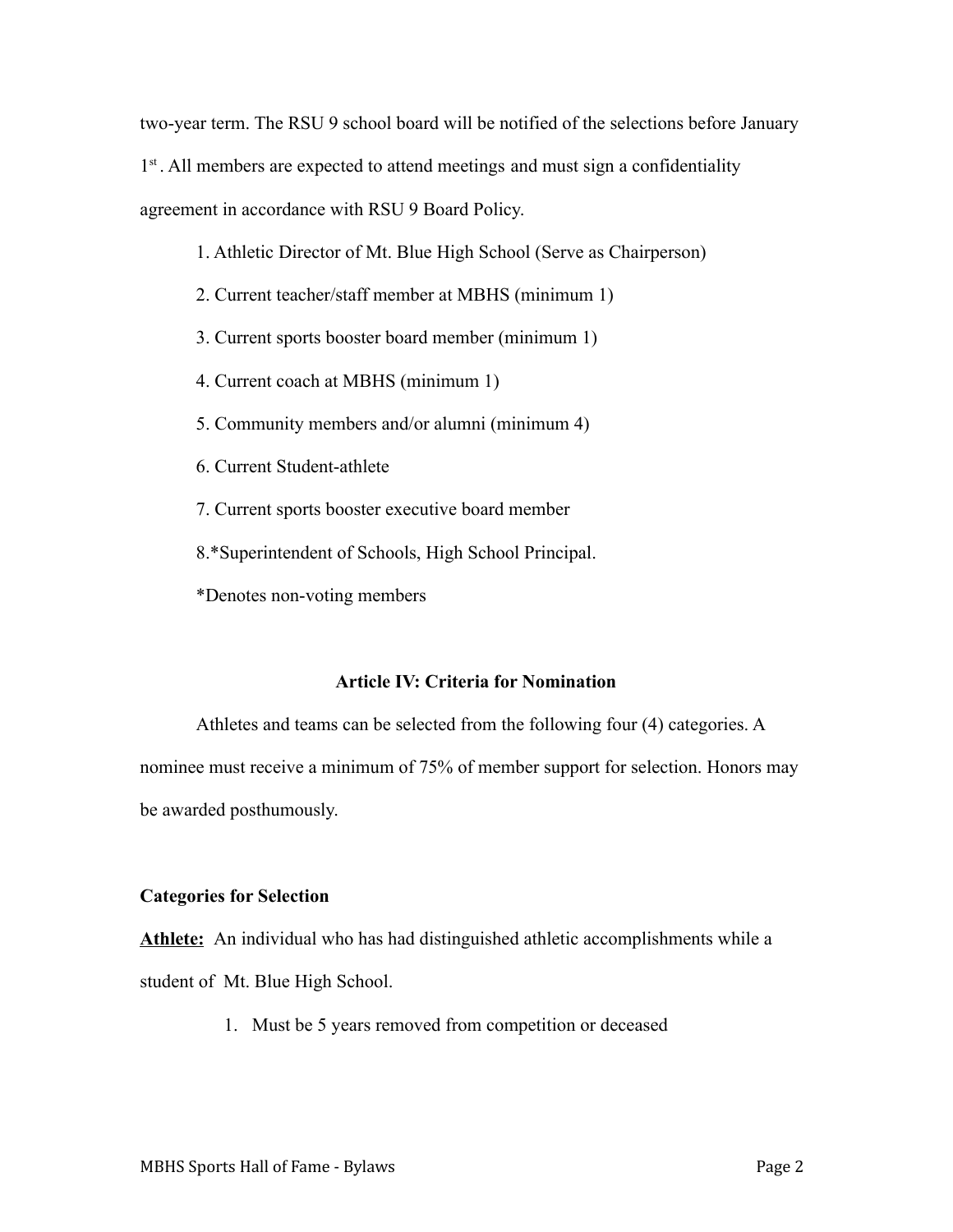- 2. Athletic Performance such as, but not limited to: All-Conference, All-State, All New England, or All-American status or other athletic accolades.
- 3. Continuing athletic excellence at the collegiate level or beyond.
- 4. Other factors considered by the committee.

**Coach**: An individual who has had a distinguished coaching career while at Mt. Blue High School.

- 1. Must have at least 5 years coaching experience at MBHS
- 2. Coaching performance, leadership or significant contributions to the athletic program at MBHS
	- a. Conference, Regional, or State Championship
	- b. Continued advancement in postseason play
	- c. Individual achievement awards (Coach of the Year)
	- d. Athletic program building or creation
- 3. MBHS coaches who have served for 15 or more years will be automatically considered for selection upon nomination.

**Teams of Distinction:** Teams that have attained outstanding performance or achievement levels.

- 1. 5 years removed from competition
- 2. Accomplishments evident by:
	- a. Undefeated Season
	- b. Conference, Regional or State Championship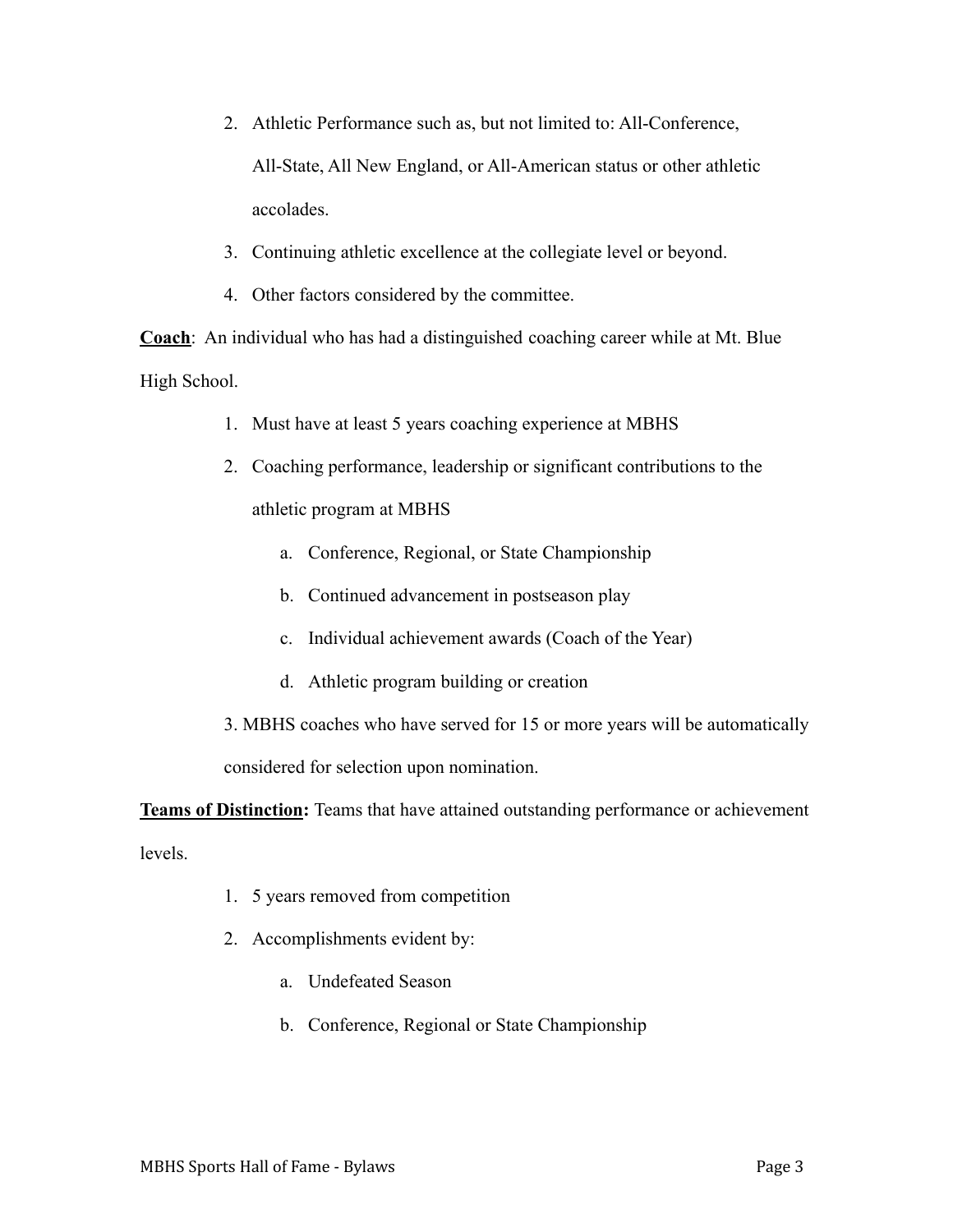- c. Hold School Records on Winning Percentage, Scoring or Other accolades.
- d. Advancement in Playoff Competition

**Contributor:** A person who has made a significant impact on the athletic community at

MBHS outside the realm of coaching or competing.

1. Teachers, Administrators, School Personnel, Timers, Announcers,

Officials, and Community members are all eligible.

- 2. Contributions to MBHS by:
	- a. Years of service to MBHS athletics
	- b. Individual contributions to MBHS athletics
	- c. Other criteria determined by the selection committee

## **Article V: Procedures and Nomination**

Candidates may be nominated anytime during the year. Nomination applications can be obtained at the MBHS office or on the school web page.

## **Nomination Procedures**

- 1. Inductees may be nominated by:
	- a. Alumni or community members
	- b. The Selection Committee
	- c. School faculty or staff
	- d. No individual may self-nominate; however, they may nominate a team in which they were a member.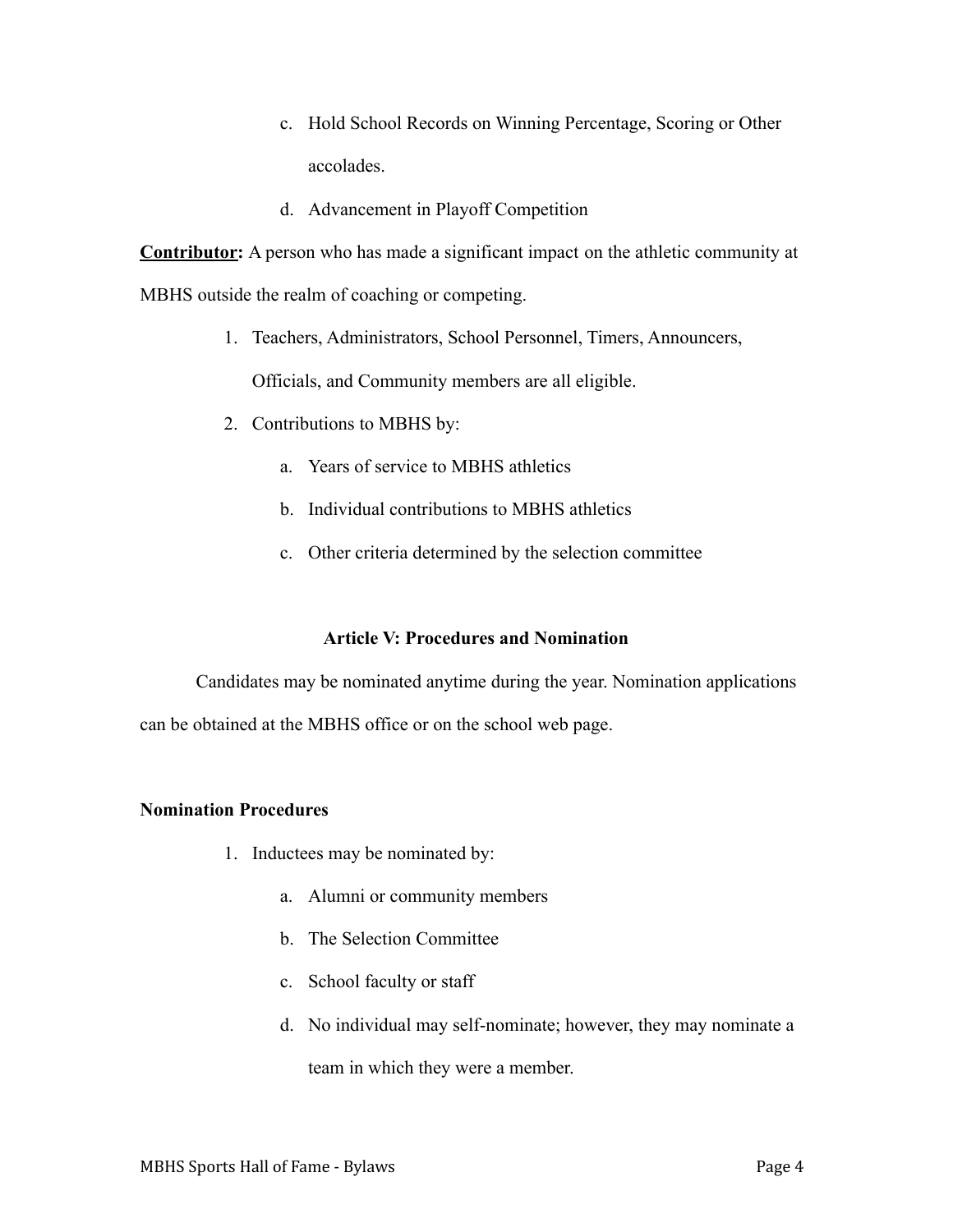2. Nomination Form must be completely filled out and submitted to the MBHS athletic Director or other committee member before December 31<sup>st</sup> to be eligible for the following year's induction.

- a. Each committee member will review each nominee's application before being voted on.
- b. Nominees will go through two voting procedures in order to be officially inducted.
- c. Each member will review and vote for 50% or less of the total nominee's. The 10 individuals with the most points will become finalists. A member first place vote receives 10 points, then 9 and so on.
- d. The 10 finalists will then be ranked again by the same point system and the 5 individuals/teams with the most points will be inducted.
- e. Any committee member that feels they have a conflict of interest with any nominee shall abstain from voting for that nominee.

#### **Article IV: Selection & Induction**

#### **Selection Procedures**

Mt. Blue High School selection committee will meet between January and February to select candidates and take a final vote between March and April for the next fall/winter induction.

> 1. Inductions will take place in the fall during homecoming week, capped off with a ceremony at the homecoming football game.